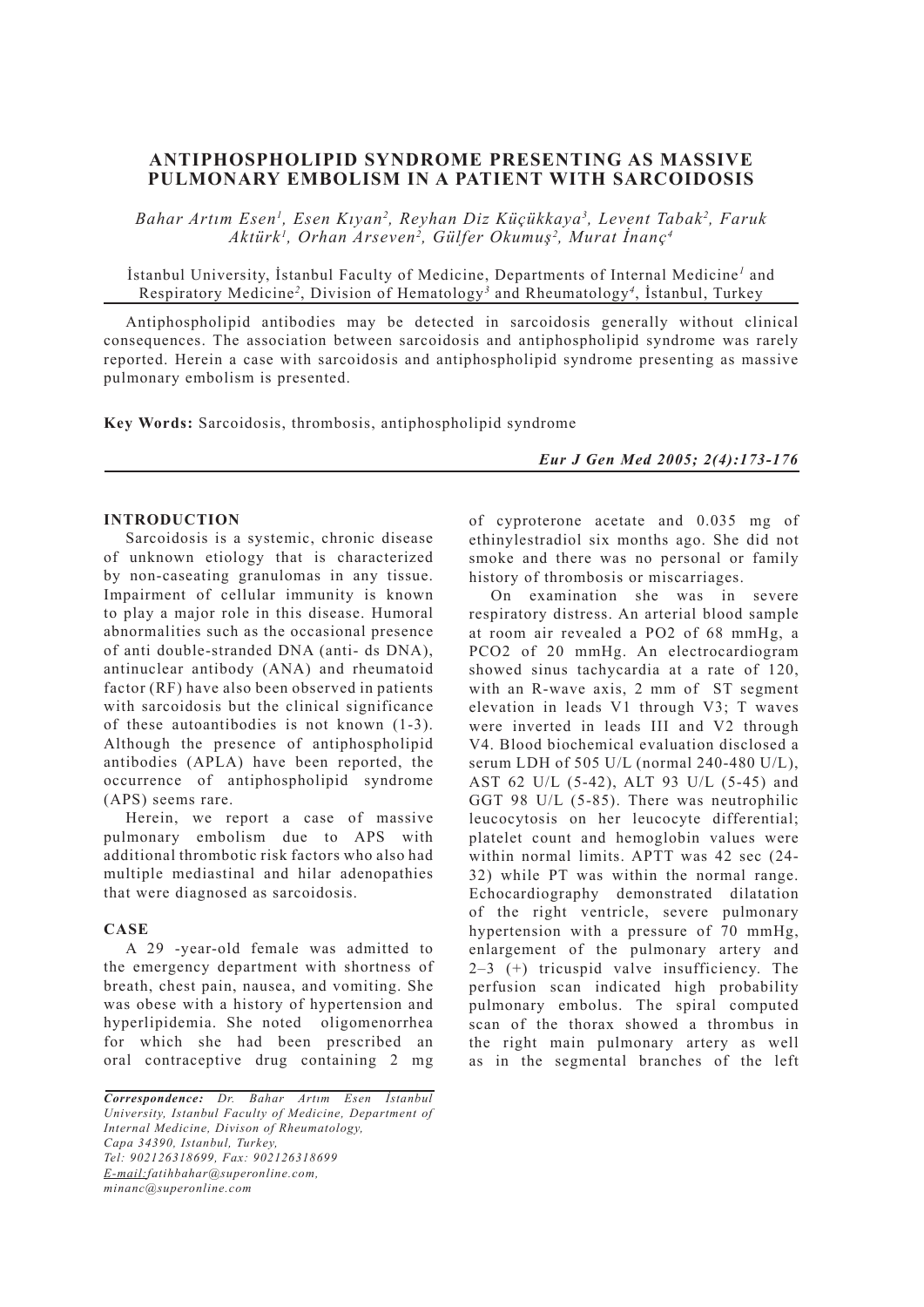| <b>Reported Case</b>                                              | <b>Clinical features of APS</b>                                                     | <b>APLA</b> test results |
|-------------------------------------------------------------------|-------------------------------------------------------------------------------------|--------------------------|
| 56-year-old female<br>with neurosarcoidosis                       | Extensive thrombosis of<br>the inferior vena cava and<br>left lower extremity veins | APLA Ig G and A $(+)$    |
| 72-year-old female<br>with sarcoidosis                            | Occlusion of left retinal artery                                                    | $APLA IgG (+)$           |
| 35-year-old man<br>with pulmonary sarcoidosis                     | Deep venous thrombosis                                                              | APLA IgG and LAC $(+)$   |
| 72-year-old female<br>with sarcoidosis treated<br>with Infliximab | Extensive thrombosis of<br>small arteries of both legs<br>after the therapy         | APLA IgM and IgG $(+)$   |

**Table 1. Cases with sarcoidosis and APS.**

pulmonary artery. No abnormalities of the lung parenchyma were detected. CT scan also revealed lymphadenopathies at both hilar regions and at stations 2R, 4R, and 7, with the largest nodes measuring 1.5 cm in diameter.

The patient was anticoagulated with intravenous heparin, and then was maintained on warfarin. In the meantime, the procoagulant risk factors other than her obesity and use of oral contraceptive drugs were investigated. Laboratory studies showed that levels of Antithrombin III, Protein S and Protein C were within normal limits. Factor V Leiden and prothrombin G20210A mutations were absent. The anticardiolipin antibodies (ACLA) IgG and IgM were negative. On the other hand, lupus anticoagulant (LAC) was found to be positive by coagulometric assays. Transbronchial lung biopsy and fine needle aspiration biopsy of mediastinal lymph nodes that appeared at her CT scan were performed. The histopathological examination disclosed noncaseating granulomas. Lower lip minor salivary gland biopsy revealed a granulomatous sialadenitis which was consistent with sarcoidosis. A whole body scan with gallium – 67 showed multifocal increased activity at the hilar and parahilar regions which supported sarcoidosis. On 20th day of admission, a control thorax CT scan and echocardiography were performed. The area of thrombus was smaller, right heart size became normal and pulmonary pressure was 40 mmHg. Seven weeks after the initial evaluation, lupus anticoagulant and anticardiolipin antibodies were studied for the second time. Lupus anticoagulant was found positive again, ACLA Ig M was 22 MPL ( 0- 10), and ACLA Ig G 20 GPL. The patient was diagnosed as APS and she fulfilled the preliminary classification criteria of APS (4). After 8 months of anticoagulation, the CT scan revealed no signs of thrombus but infiltration of the lung parenchyma with sarcoid granulomas. During the patient's follow-up LAC remained persistently positive. The ACLA were positive on her last visit with titers being 30.5 and 24 U/ml for IgM and IgG respectively.

#### **DISCUSSION**

APS is a disorder characterized by thrombosis and/or pregnancy loss associated with antiphospholipid antibodies. It is mostly associated with systemic lupus erythematosus but coexistence with other connective tissue diseases has also been reported. Documentation of the presence of antiphospholipid antibodies can be either by a solid phase assay (anticardiolipin) or by a test for an inhibitor of phospholipid-dependent clotting (lupus anticoagulant) (5). Suggested pathophysiological mechanisms that cause a hypercoaguble state in APS include disruption of the kinetics of the normal procoagulant and anticoagulant reactions occurring on cell membranes and alteration of the expression and secretion of various molecules because of stimulation of certain cells by APLA (6). Pulmonary thromboembolic disease which may be the first manifestation of the disease, constitutes the most common pulmonary manifestation of the APS. Besides pulmonary embolism, other pulmonary manifestations of APS include pulmonary hypertension, adult respiratory distress syndrome (ARDS), intraalveolar haemorrhage and primary thrombosis of lung vessels (7).

Sarcoidosis is a chronic multisystem granulomatous disorder with impairment of cellular immunity. There is an inflammatory response characterized by activated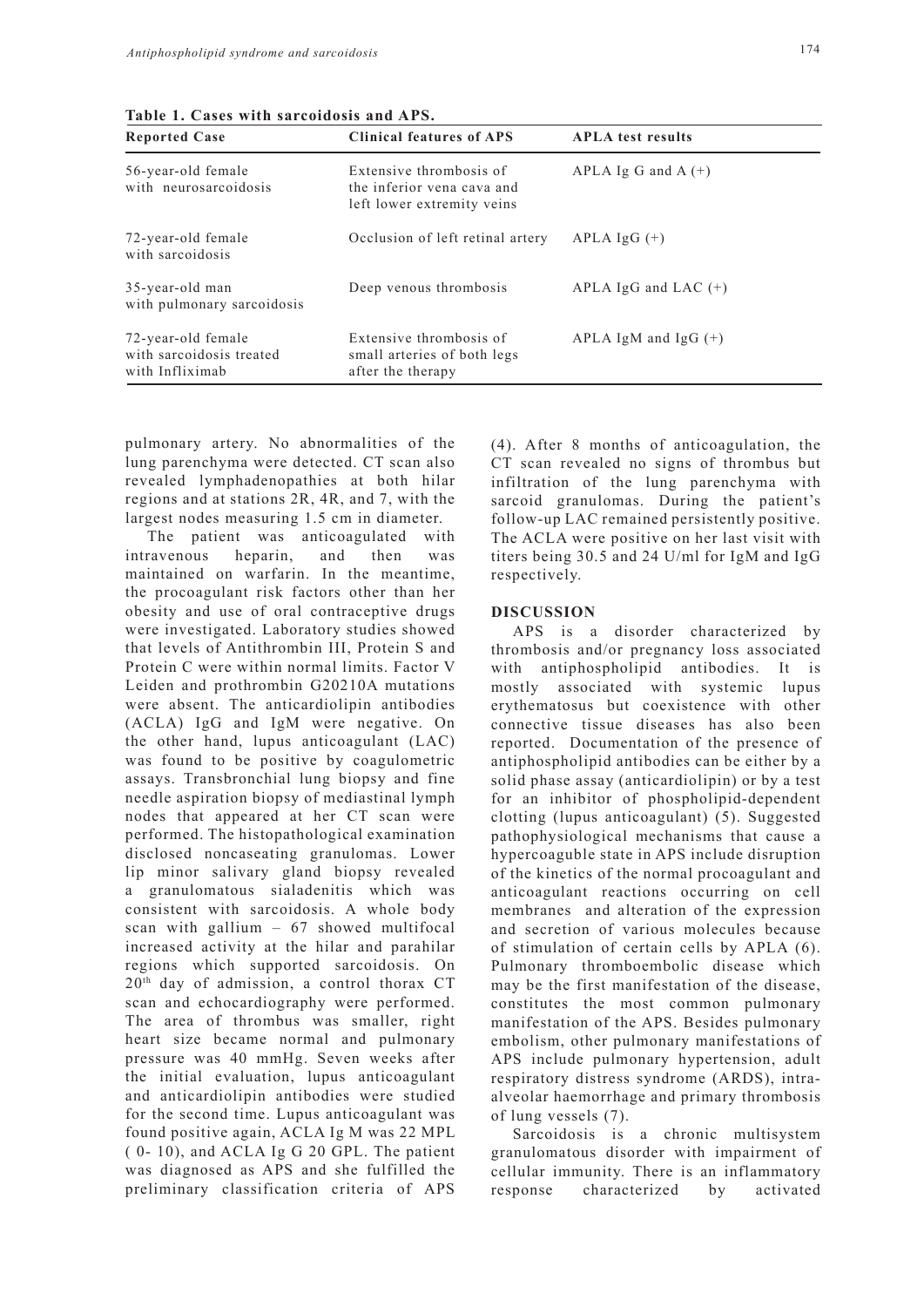macrophages and CD4 helper lymphocytes. It is thought that persistent antigens trigger the helper-inducer T cells and exposure of genetically susceptiple hosts to these antigens results in sarcoidosis (8). Humoral immunological abnormalities such as increased levels of immunoglobulins and autoantibodies including ANA (29%), RF  $(20-40\%)$  and anti-ds DNA  $(6\%)$  have been reported in patients with sarcoidosis (1,3,9). The clinical significance of these antibodies is not known but their existence has been considered to be suggestive of a shared immunopathogenic mechanism with connective tissue disorders. Sarcoidosis has also been reported to coexist with various autoimmune diseases such as rheumatoid arthritis (RA), systemic lupus erythematosus (SLE), systemic sclerosis (SSc), and Sjögren's syndrome. In a review of 569 patients with different autoimmune diseases like RA, primary Sjögren Syndrome and SLE, the incidence of sarcoidosis was found to be 1% (2). Another study with 300 SLE patients reported the incidence of sarcoidosis in SLE patients as 1% (10). Previously the presence of APLA was reported in patients with sarcoidosis but the associated clinical syndrome was found to be rare. A Japanese study published in 1994 , investigated APLA in 55 patients with sarcoidosis and 38% of the patients were found to be positive for either IgG or IgM APLA which was significantly higher than that of healthy controls (11). In this study, these antibodies were not associated with APS in these patients but there was a significant correlation with the presence of extrapulmonary disease. Reported cases with sarcoidosis and APS are summarized in Table 1 (12,13,14,15). Thrombotic events within the course of sarcoidosis have also been observed but APLA were not measured in all cases.

The patient we report here presented with a massive pulmonary emboli. The etiology of thrombosis in our patient seems to be multifactorial. Obesity, oral contraceptive usage, hyperlipidemia, hypertension along with the existence of LAC were the factors that might have led to a massive thrombotic event. It was suggested that oral contraceptives may trigger the formation of thrombosis in patients with LAC and/or ACA (16,17). In this patient the search for procoagulant factors confirmed the persistent presence of lupus anticoagulant which fulfill the diagnostic and classification criteria of antiphospholipid syndrome (4). Life-time anticoagulation in this patient seems warranted since she had experienced

a life-threatening thrombosis and persistent presence of LAC had been confirmed. She was not at an advanced stage of sarcoidosis and did not have any extrathorasic manifestations of the disease. The mechanical effect of the sarcoid granulomas may cause thrombosis in patients with sarcoidosis, but it is not clear whether sarcoidosis by itself carry a procoagulant potential or formation of thrombosis is triggered by the existence of additional risk factors (18).

In conclusion, both APLA and APS may occur in patients with sarcoidosis. In patients with sarcoidosis APLA must be investigated when appropriate clinical features (e.g. fetal loss, thrombosis) are present. Immune abnormalities including the presence of APLA are reported in sarcoidosis but the association with APS which is an autoimmune disease has been rarely reported. Although unrelated immunologic abnormalities were detected in patients with sarcoidosis and APS, it is not known whether a common stimuli trigger both diseases.

#### **REFERENCES**

- 1. Weinberg I, Vasiliev L, Gotsman I: AntidsDNA antibodies in sarcoidosis. Sem Arth Rheum 2000;29:328-31
- 2. Raymond EJ, Sterling WG. Sarcoidosis in Autoimmune Disease. Seminars in Artritis and Rheumatism 1992;22:1-17
- 3. Sharma P. Om: Sarcoidosis and other autoimmune disorders. Curr Opin Pulm Med 2002;8:452-6
- 4. Wilson A W, Gharavi EA, Koike T et al. International consensus statement on preliminary classification criteria for definite antiphospholipid syndrome. Arthritis Rheum 1999;42(7):1309-11
- 5. Lockshin D. Michael: Antiphospholipid Antibody Syndrome. In: Kelley's Textbook of Rheumatology, ed. Shaun Ruddy, Edward D. Harris Jr., Clement B. Sledge. W.B Saunders company, Philadelphia, USA:2001 1145-52
- 6. Espinosa G, Cervera R, Font J, Shoenfeld Y: Antiphospholipid syndrome: pathogenic mechanisms. Autoimmun Rev 2003;2:86- 93
- 7. Espinosa G, Cervera R, Font J, Asherson AR: The lung in the antiphospholipid syndrome. Ann Rheum Dis 2002;61:195-8
- 8. ATS/ERS/WASOG Statement on Sarcoidosis. Sarcoidosis Vasculitis and Diffuse Lung Diseases 1999;16:149-73
- 9. Giotaki HA: Biochemical and immunological parameters of sarcoid